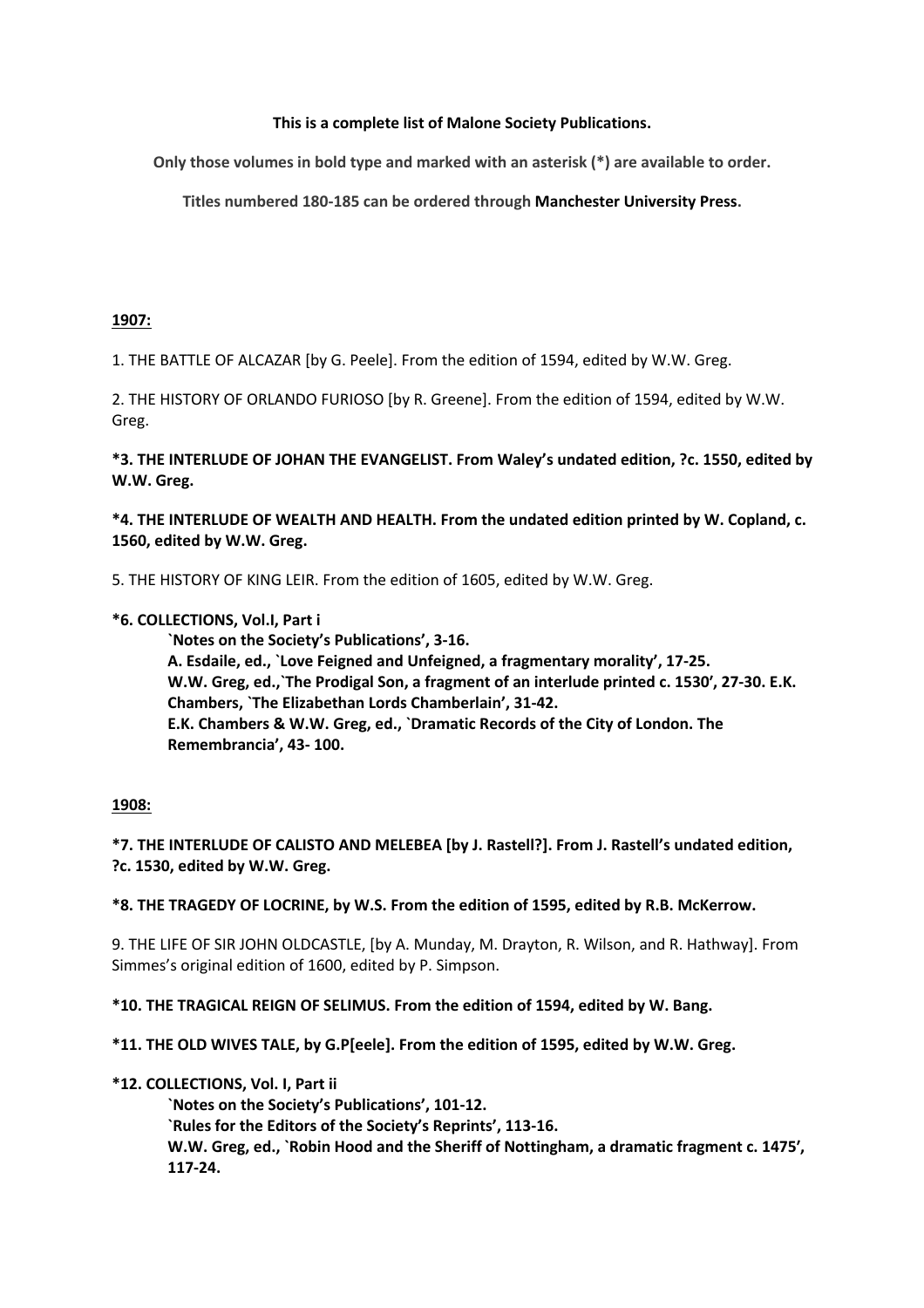**`A Play of Robin Hood for May Games, printed by Copland, c. 1560ʹ, 125-36. `The Play of Lucrece, a fragmentary interlude printed c. 1530ʹ, 137-42. E.K. Chambers & W.W. Greg, ed., `Dramatic Records from the Lansdowne Manuscripts', 143-215.** 

#### **1909:**

13. PATIENT GRISSELL, by J. Phillip. From Colwell's undated edition, c. 1569, edited by W.W. Greg & R.B. McKerrow.

14. IPHIGENIA AT AULIS, translated by Lady Lumley. From the original MS. (Royal 15 A. IX), edited by H.H. Child.

15. THE VIRTUOUS OCTAVIA, by S. Brandon. From the undated edition, 1598, edited by R.B. McKerrow.

**\*16. FEDELE AND FORTUNIO, TWO ITALIAN GENTLEMEN [by A. Munday?]. From the Devonshire Huntington copy (imperfect) of the edition of 1585, edited by P. Simpson. (16A. A supplement, edited by W.W. Greg from two further copies, was issued in 1933 in an envelope.)** 

17. THE SECOND MAIDEN'S TRAGEDY. From the playhouse MS. (Lansd. 807), licensed 31 October 1611, edited by W.W. Greg.

18. COLLECTIONS, Vol. I, Part iii

`Notes on the Society's Publications', 217-228.

W.W. Greg, ed., `Albion Knight, an imperfect morality, printed by Colwell, c. 1566ʹ, 229-42. `Temperance and Humility, a fragment printed c. 1530ʹ, 243-6.

F.S. Boas & W.W. Greg, ed., `James I at Oxford in 1605'. Property Lists from the University Archives', 247-59.

E.K. Chambers & W.W. Greg, ed., `Dramatic Records from the Patent Rolls ʻ, 260-84.

#### **1910:**

19. THE ARRAIGNMENT OF PARIS [by G.Peele]. From the edition of 1584, edited by H.H.Child.

20. TOM TYLER AND HIS WIFE. From the edition of 1661 (`The second Impression'), edited by G.C. Moore Smith & W.W. Greg.

**\* 21. THE WOUNDS OF CIVIL WAR, by T. Lodge. From the edition of 1594, edited by J. Dover Wilson.** 

#### **\*22. A KNACK TO KNOW AN HONEST MAN. From the edition of 1596, edited by H. de Vocht.**

23. THE BIRTH OF HERCULES. From the MS. (Add. 28722), edited by R.W. Bond. (The title-page is erroneously dated 1911.)

## **1911:**

24. APIUS AND VIRGINIA, by R.B. From the edition of 1575, edited by R.B. McKerrow.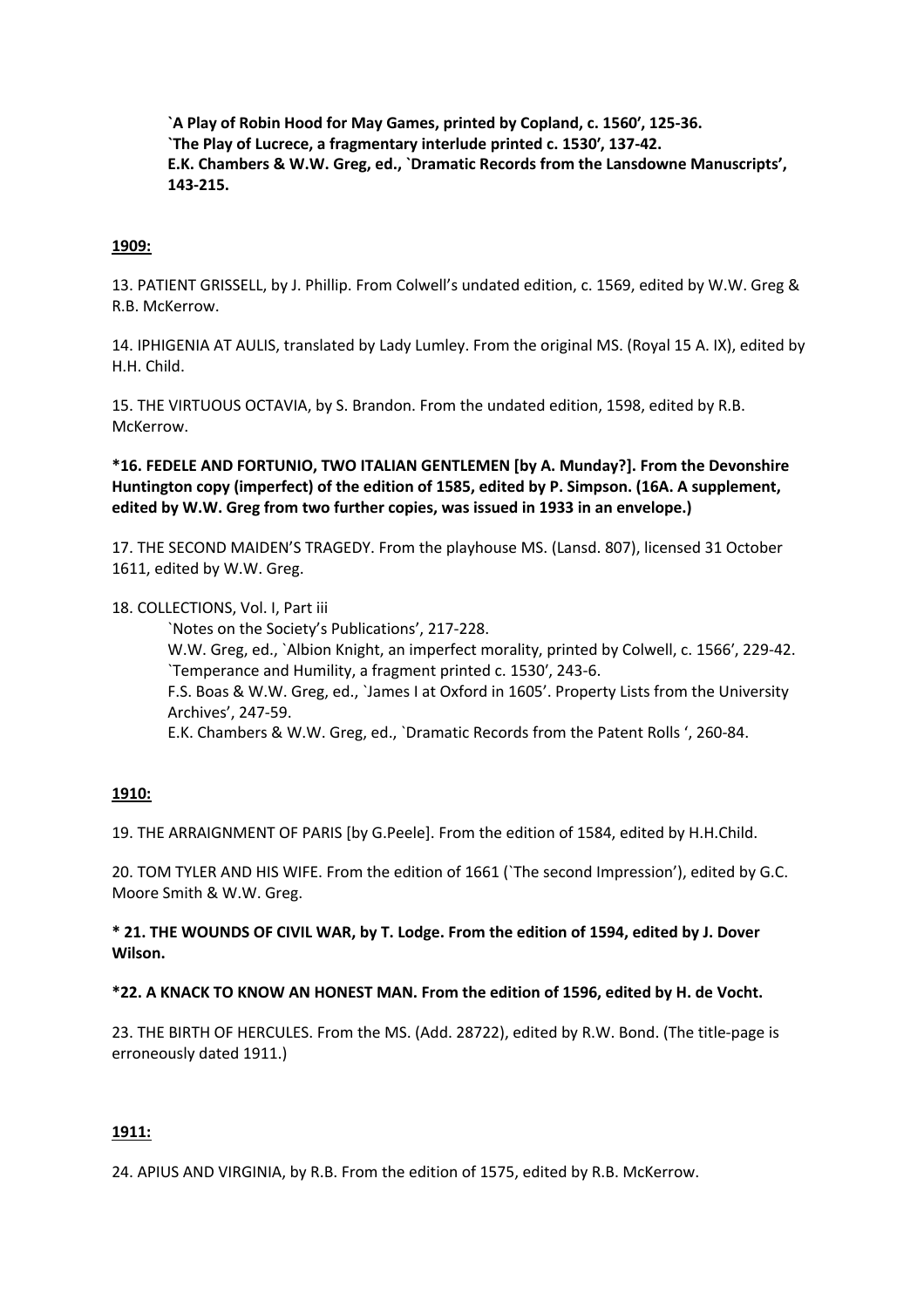25. KING EDWARD THE FIRST, [by G. Peele]. From the edition of 1593, edited by W.W. Greg.

#### **\*26. THE COMEDY OF GEORGE A GREEN. From the edition of 1599, edited by F.W. Clarke.**

27. THE TRAGEDY OF CAESARS'S REVENGE (CAESAR AND POMPEY). From the undated edition (1606, re-issued 1607), edited by F.S. Boas.

28. THE BOOK OF SIR THOMAS MORE. From the MS. (Harl. 7368), edited by W.W. Greg. Reprinted by lithography in 1961, with a supplement by H. Jenkins. Further reprinted in 1990, with an added prefatory note by J. Pitcher.

#### **\*29. COLLECTIONS, Vol.I, Parts iv and v**

**`Notes on the Society's Publications', 285-95. C. Crawford, `Bodenham's Belvedere, Quotations from The Virtuous Octavia and A Knack to Know an Honest Man', 296-306. W.W. Greg, ed., `The Hunting of Cupid, a lost play by George Peele', 307-14. `The Cruel Debtor, a fragment of a morality printed by Colwell c. 1566ʹ, 315-23. W.W. Greg, `Notes on Dramatic Bibliographers', 324-40. E.K. Chambers, `A Jotting by John Aubrey', 341-7. E.K. Chambers `Two Early Player-Lists', 348-56. E.K. Chambers, `Commissions for the Chapel', 357-63. E.K. Chambers `Plays of the King's Men in 1641ʹ, 364-9. E.K. Chambers & W.W. Greg, ed., `Dramatic Records from the Privy Council Register, 1603- 1642ʹ, 370- 95. `Index to Collections I', 397-404.** 

#### **1912:**

30. THE LOVE OF KING DAVID AND FAIR BETHSABE, by G. Peele. From the edition of 1599, edited by W.W. Greg.

## **\*31. THE TWO ANGRY WOMEN OF ABINGTON, by H. Porter. From Hunt and Ferbrand's edition of 1599, edited by W.W. Greg.**

32. THE WEAKEST GOETH TO THE WALL. From the edition of 1600, edited by W.W. Greg.

33. WILY BEGUILED. From the edition of 1606, edited by W.W. Greg.

34. ENGLISHMEN FOR MY MONEY [by W. Haughton]. From the edition of 1616, edited by W.W. Greg.

35. THE RESURRECTION OF OUR LORD. From an imperfect MS. (belonging to Mr. B. Dobell), edited by J. Dover Wilson & B. Dobell.

## **1913:**

36. CLYOMON AND CLAMYDES. From the edition of 1599, edited by W.W. Greg.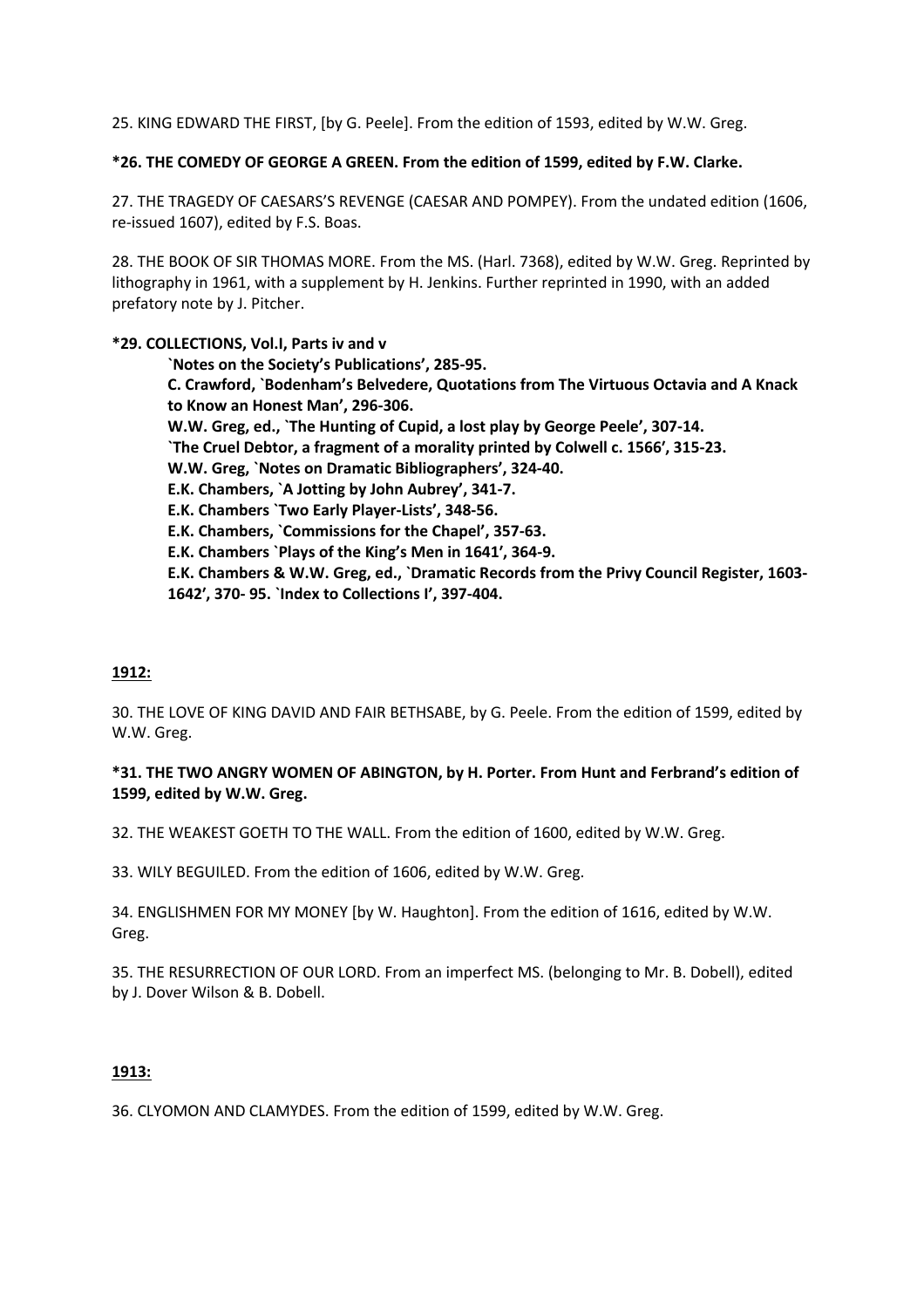37. LOOK ABOUT YOU. From the edition of 1600, edited by W.W. Greg.

## **\*38. A LARUM FOR LONDON. From the edition of 1602, edited by W.W. Greg.**

39. THE CONTENTION BETWEEN LIBERALITY AND PRODIGALITY. From the edition of 1602, edited by W.W. Greg.

40. THE WIT OF A WOMAN. From the edition of 1604, edited by W.W. Greg.

**\*41. COLLECTIONS, Vol.II, Part i A. Feuillerat, ed., `Blackfriars Records' Section I. A General Survey of Conventual Buildings, 1-18 Section II. Farrant's Theatre, 19-34 Section III. Burbadge's Theatre, 35-87 Section IV. Sale of the Property adjoining Burbadge's Theatre, 88-102 Notes, 103-127 `Index to Collections II.i', 128-36.** 

# **1914:**

**\*42. THE TRAGEDY OF MARIAM, by Lady E[lizabeth] C[ary]. From the edition of 1613, edited by A.C. Dunstan. Also a supplement including two additional plates. \*Reprinted in 1991 with a new supplement to the introduction by M. Straznicky and R. Rowland** 

43. THE COBLER'S PROPHECY, by R. Wilson. From the edition of 1594, edited by A.C. Wood.

44. THE PEDLAR'S PROPHECY. From the edition of 1595, edited by W.W. Greg.

45. GESTA GRAYORUM (1594). From the edition of 1688, together with the Masque of Proteus from the MS. (Harl. 541), edited by W.W. Greg.

46. THE TRAGEDY OF TANCRED AND GISMUND, by R.W[ilmot] and others. From the edition of 1591- 2, edited by W.W. Greg.

47. THE TRAGEDY OF TIBERIUS. From the edition of 1607, edited by W.W. Greg.

## **1920:**

48. THE WELSH EMBASSADOR [by T.Dekker ?]. From the MS. (Cardiff Public Library), edited by H. Littledale & W.W. Greg.

49. EVERY MAN OUT OF HIS HUMOUR, by B.J[onson]. From Holme's first edition 1600, edited by F.P. Wilson & W.W. Greg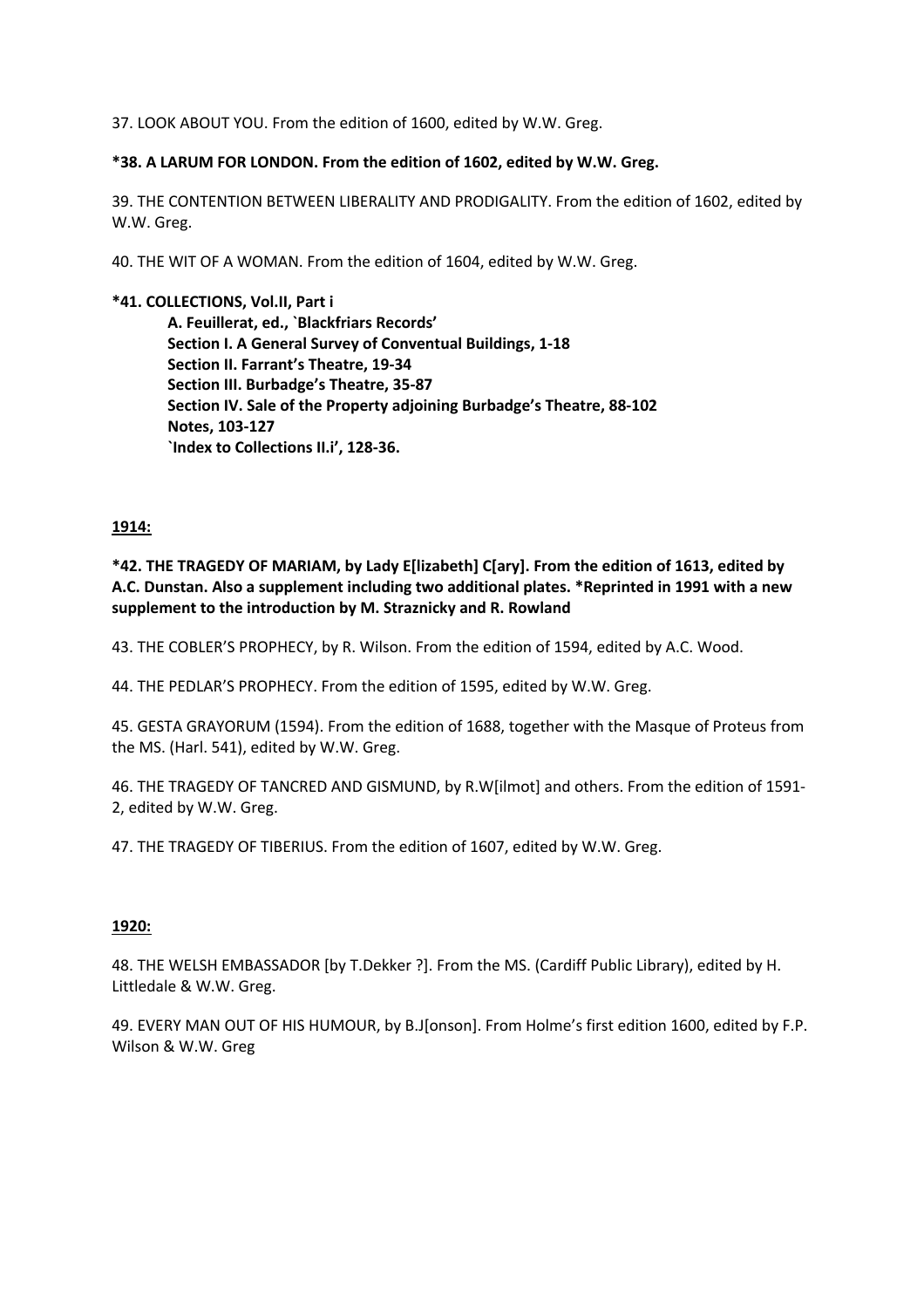50. THE SCOTTISH HISTORY OF JAMES THE FOURTH, by R. Greene. From the edition of 1598, edited by A.E.H. Swaen.

51. ANTONIO AND MELLIDA and ANTONIO'S REVENGE, by J.M[arston]. From the edition of 1602, edited by W.W. Greg.

## **1922:**

52. THE CHRISTMAS PRINCE (1607-8). From the original MS. (St. John's College, Oxford), edited by F.S. Boas

53. TWO ELIZABETHAN STAGE ABRIDGEMENTS: THE BATTLE OF ALCAZAR and ORLANDO FURIOSO, by W.W. Greg. (This volume was presented to members by Sir Walter Greg in 1922. It is not counted as part of a complete set.)

# **1923:**

54. JOHN A KENT AND JOHN A CUMBER, by A. Munday. From the Mostyn MS. (Huntington Library), edited by M. StC. Byrne.

## **\*55. COLLECTIONS, Vol.II, Part ii**

**`Notes on the Society's Publications', 137-41. W.W. Greg, ed., `The Cruel Debtor, a further fragment', 142-4. E.K. Chambers, ed., `Four Letters on Theatrical Affairs', 145-9. G.C. Moore Smith, ed., `The Academic Drama at Cambridge: Extracts from College Records', 150-230.** 

## **1924:**

[unnumbered] DESIGNS BY INIGO JONES FOR MASQUES AND PLAYS AT COURT. A descriptive catalogue of drawings for scenery and costumes mainly in the Duke of Devonshire's collection. (This volume was issued in collaboration with the Walpole Society. It is not counted as part of a complete set. The stock has long since been exhausted.)

## **1925:**

56. THE SPANISH TRAGEDY [by T. Kyd]. From the enlarged edition of 1602, edited by W.W. Greg & F.S. Boas.

57. EDWARD THE SECOND, by C. Marlowe. From the edition of l594, edited by W.W. Greg.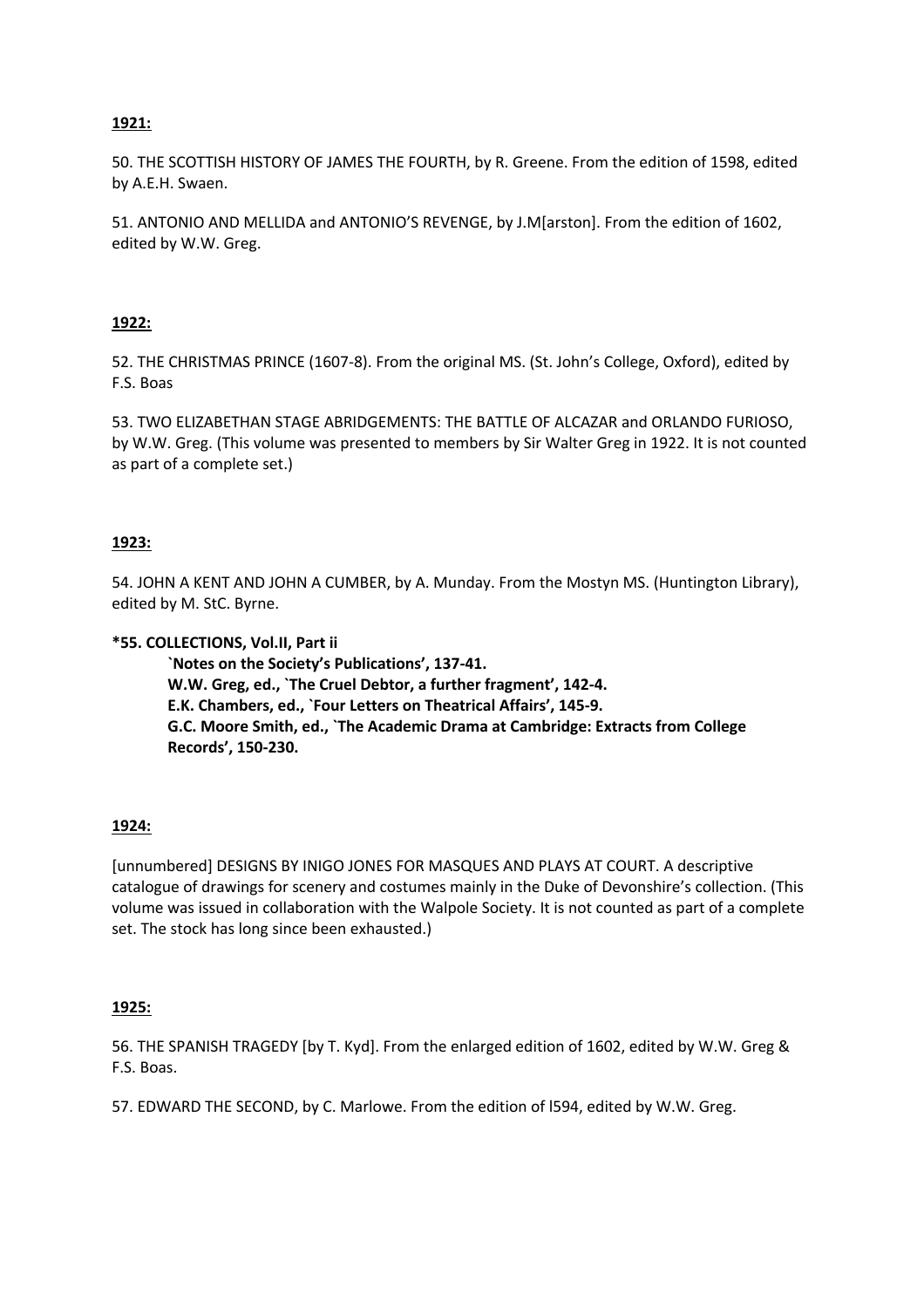58. ALPHONSUS KING OF ARAGON, by R. G[reene]. From the edition of 1599, edited by W.W. Greg.

# **\*59. FRIAR BACON AND FRIAR BUNGAY, by R. Greene. From the edition of 1594, edited by W.W. Greg.**

# **1927:**

60. BELIEVE AS YOU LIST by P. Massinger. From the autograph MS. (Egerton 2828), licensed 6 May 1631, edited by C.J. Sisson.

61. EDMOND IRONSIDE. From the MS. (Egerton 1994), edited by E. Boswell.

62. FAIR EM. From the undated edition, [1593], edited by W.W. Greg.

# **1928:**

63. THE PARLIAMENT OF LOVE [by P. Massinger, 1624]. From the MS. (Dyce 39), edited by K.M. Lea.

64. THE BLIND BEGGAR OF ALEXANDRIA, by G. Chapman. From the edition of 1598, edited by W.W. Greg & E.K. Chambers.

**\*65. THE MASSACRE AT PARIS, by C. Marlowe. From the undated edition, [1594], edited by W.W. Greg & E.K. Chambers.** 

## **1929:**

66. THE FIRST PART OF THE REIGN OF KING RICHARD THE SECOND, OR THOMAS OF WOODSTOCK. From the MS. (Egerton 1994) edited by W.P. Frijlinck.

67. THE TRUE TRAGEDY OF RICHARD THE THIRD. From the edition of 1594, edited by W.W. Greg.

## **1930:**

68. THE TWO NOBLE LADIES. From the MS. (Egerton 1994), edited by R.G. Rhoads.

69. THE RARE TRIUMPHS OF LOVE AND FORTUNE. From the edition of 1589, edited by W.W. Greg.

# **1931:**

70. KING JOHAN, by J. Bale. From the MS. (Huntington Library), edited by J.H.P. Pafford & W.W. Greg.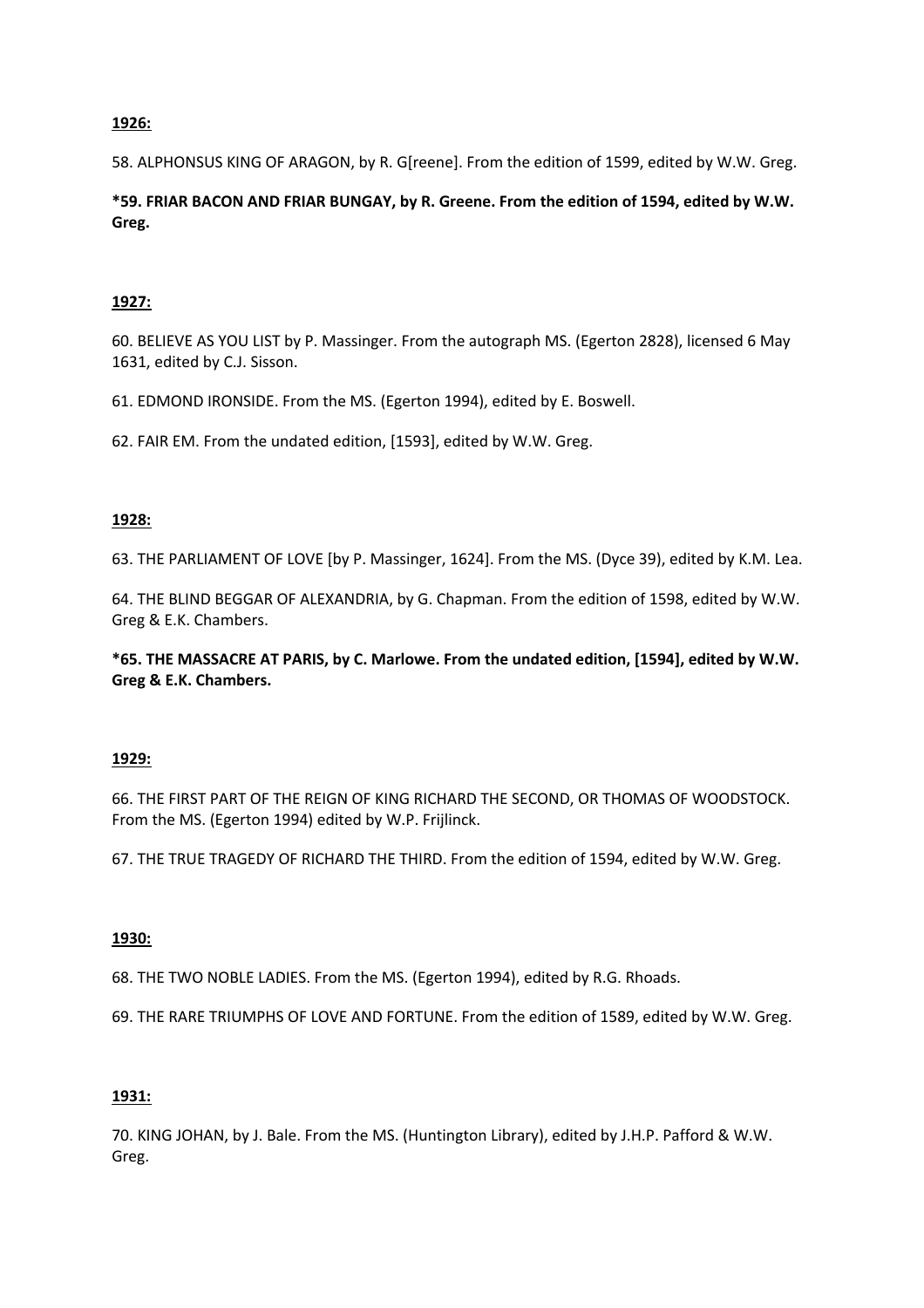## **\*71. COLLECTIONS, Vol. II, Part iii**

**W.W. Greg, `The Manuscript of Sir Thomas More', 233-4. `Additional Notes on Dramatic Bibliographers', 235-8. W.W. Greg, ed., `Processus Satanae', 239-50. `Somebody and Others', 251-7. V.B. Redstone & E.K. Chambers, ed., `Players at Ipswich', 258-84. E.K. Chambers, ed., `Dramatic Records of the City of London: The Repertories, Journals, and Letter Books', 285-320. `Dramatic Records: The Lord Chamberlain's Office', 321-416. `Index to Collections II. ii & iii', 417-38.**

# **1932:**

72. A LOOKING GLASS FOR LONDON AND ENGLAND, by T. Lodge and R. Greene. From the edition of 1594, edited by W.W. Greg.

73. THE LAUNCHING OF THE MARY, by W[alter].M[ountfort]. From the MS. (Egerton 1994), edited by J.H. Walter. (The title-page is erroneously dated 1933.)

# **1933:**

74. JACK JUGGLER. From the original edition n.d. 1562, edited by E.L. Smart.

75. ALEXANDER AND CAMPASPE [by J. Lyly]. From the earliest edition of 1584, edited by W.W. Greg.

## **1934:**

76. ROISTER DOISTER [by N. Udall]. From the unique copy (imperfect), no date, ?1566, edited by W.W. Greg.

**\*77. IF YOU KNOW NOT ME YOU KNOW NOBODY: Part I [by T. Heywood]. From the edition of 1605, edited by M. Doran.** 

**\*78. IF YOU KNOW NOT ME YOU KNOW NOBODY: Part II [by T. Heywood]. From the edition of 1606, edited by M. Doran.** 

## **1935:**

79. JOHN OF BORDEAUX, OR THE SECOND PART OF FRIAR BACON, presumably by R. Greene. From the MS. (Alnwick Castle 507), edited by W.L. Renwick

80. THE SODDERED CITIZEN, possibly by John Clavell. From the MS. in the possession of Lt.-Colonel E.G. Troyte-Bullock, edited by J.H.P. Pafford & W.W. Greg.

81. THE `TRIAL AND FLAGELLATION' WITH OTHER STUDIES IN THE CHESTER CYCLE, by F.M. Salter & W.W. Greg.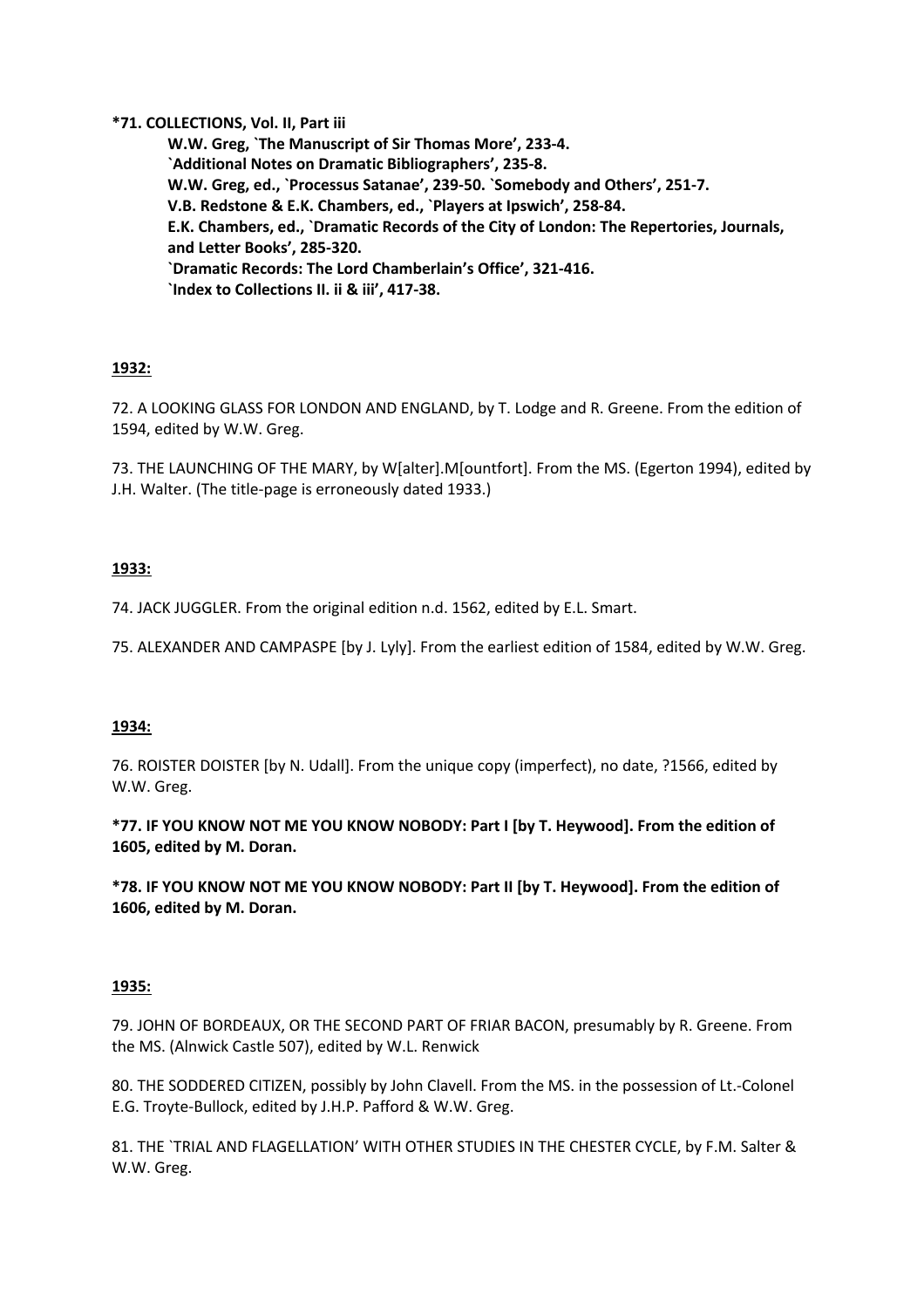82. THE MOST VIRTUOUS AND GODLY SUSANNA, by Thomas Garter. From the edition of 1578, edited by B. Ifor Evans & W.W. Greg

83. JACK JUGGLER. From the third edition; no date, probably after 1568-9, edited by B. Ifor Evans & W.W. Greg

## **1937:**

84. CHARLEMAGNE, OR THE DISTRACTED EMPEROR. From the MS. (Egerton 1994), edited by J.H. Walter

85. AN HUMOROUS DAY'S MIRTH, by G.C[hapman]. From the edition of 1599, edited by D. Nichol Smith

## **1939:**

86. ARDEN OF FEVERSHAM. From Edward White's edition, 1592, edited by H. Macdonald & D. Nichol Smith. (The title-page is dated 1940.)

87. MOTHER BOMBIE [by J. Lyly]. From the edition of 1594, edited by K.M. Lea & D. Nichol Smith

## **1948:**

88. THE SPANISH TRAGEDY [by T. Kyd]. From Edward White's edition, no date, [1592], edited by W.W. Greg & D. Nichol Smith

89. THE WITCH, by T. Middleton. From the MS. (Bodleian. Malone 12), edited by W.W. Greg & F.P. Wilson.

## **1949:**

**\*90. 1 & 2 GENTLENESS AND NOBILITY. From J. Rastell's undated edition, ?1529, edited by A.C. Partridge & F.P. Wilson.** 

**\*91. LAW TRICKS, by J. Day. From the edition of 1608, edited by J.W. Crow & W.W. Greg.** 

#### **1950:**

**\*92. DEMETRIUS AND ENANTHE, by J. Fletcher. From the MS. in the possession of Lord Harlech, edited by M. McL. Cook & F.P. Wilson.**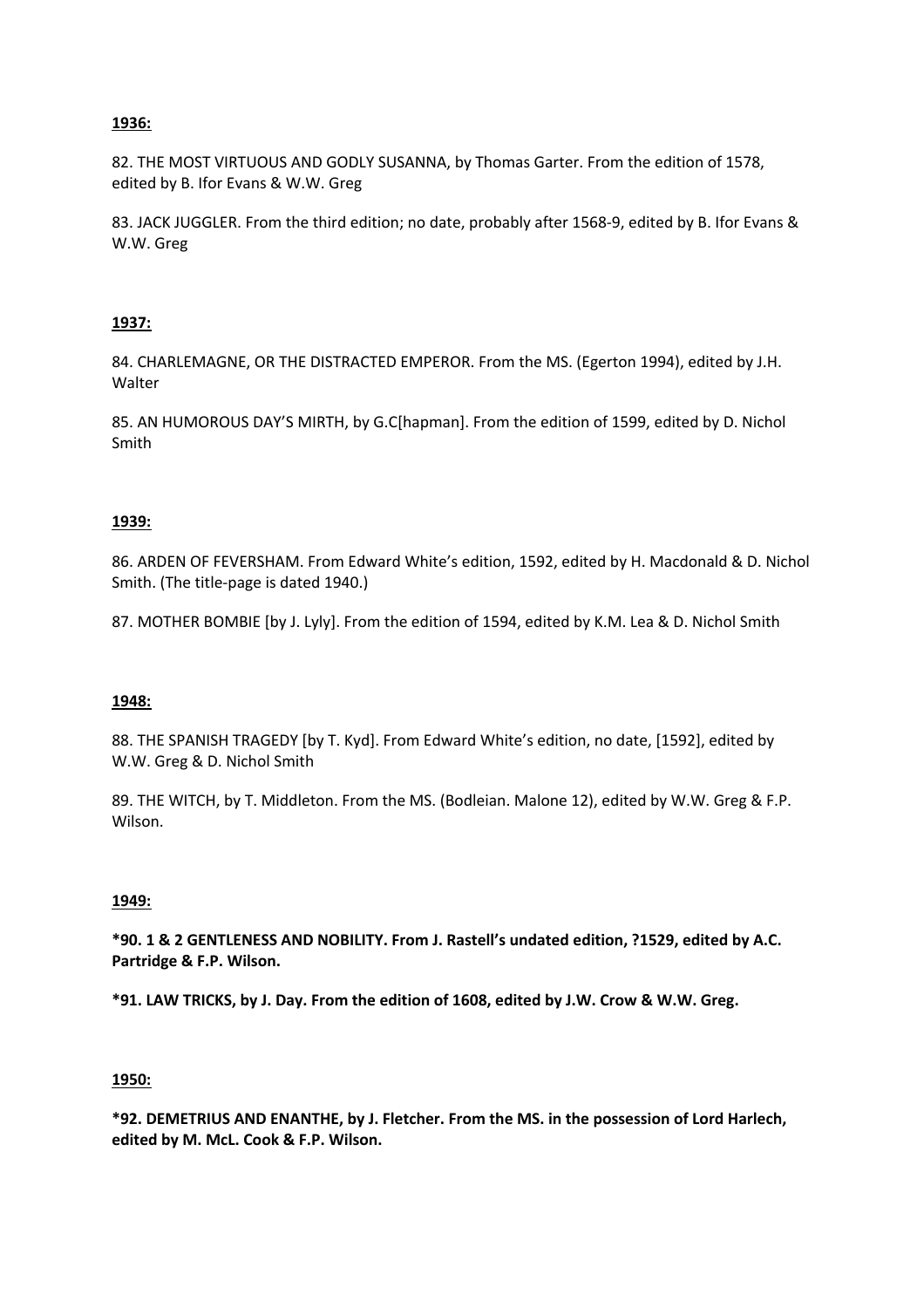93. THE TRAGEDY OF HOFFMAN, by H. Chettle. From the edition of 1631, edited by H. Jenkins & C.J. Sisson.

## **1951:**

## **\*94. BONDUCA, by J.Fletcher. From the MS. (Add. 36758), edited by W.W.Greg.**

95. WIT AND SCIENCE, by J.Redford. From the MS. (Add. 15233), edited by A. Brown, W.W. Greg & F.P. Wilson.

#### **1952:**

96. THE CONFLICT OF CONSCIENCE, by N. Woodes. From the edition of 1581, edited by H.J. Davis & F.P. Wilson.

97. WHEN YOU SEE ME, YOU KNOW ME, by S. Rowley. From the edition of 1605, edited by F.P. Wilson.

#### **1953:**

**\*98. THE CAPTIVES, by T. Heywood. From the autograph MS. (Egerton 1994), edited by A.Brown.** 

**\*99. HONOURABLE ENTERTAINMENTS, by T. Middleton. From the edition of 1621, edited by R.C. Bald.** 

## **1954:**

100. THE POOR MAN'S COMFORT, by R. Daborne. From the MS. (Egerton 1994), edited by K.J. Palmer.

## **\*101. COLLECTIONS, Vol. III**

**J. Robertson and D.J. Gordon, ed., `A Calendar of Dramatic Records in the books of the Livery Companies of London'. Section I. Midsummer Shows 1504-45, 1-36 Section II. Lord Mayor's Shows, 1535-1640, 37-131 Section III. Miscellaneous, 1485-1639, 132-182** 

## **1955:**

102. DICK OF DEVONSHIRE. From the MS. (Egerton 1994), edited by J.G. & M.R.McManaway.

103. JULY AND JULIAN. From the MS. (Folger Shakespeare Library), edited by G.E.Dawson.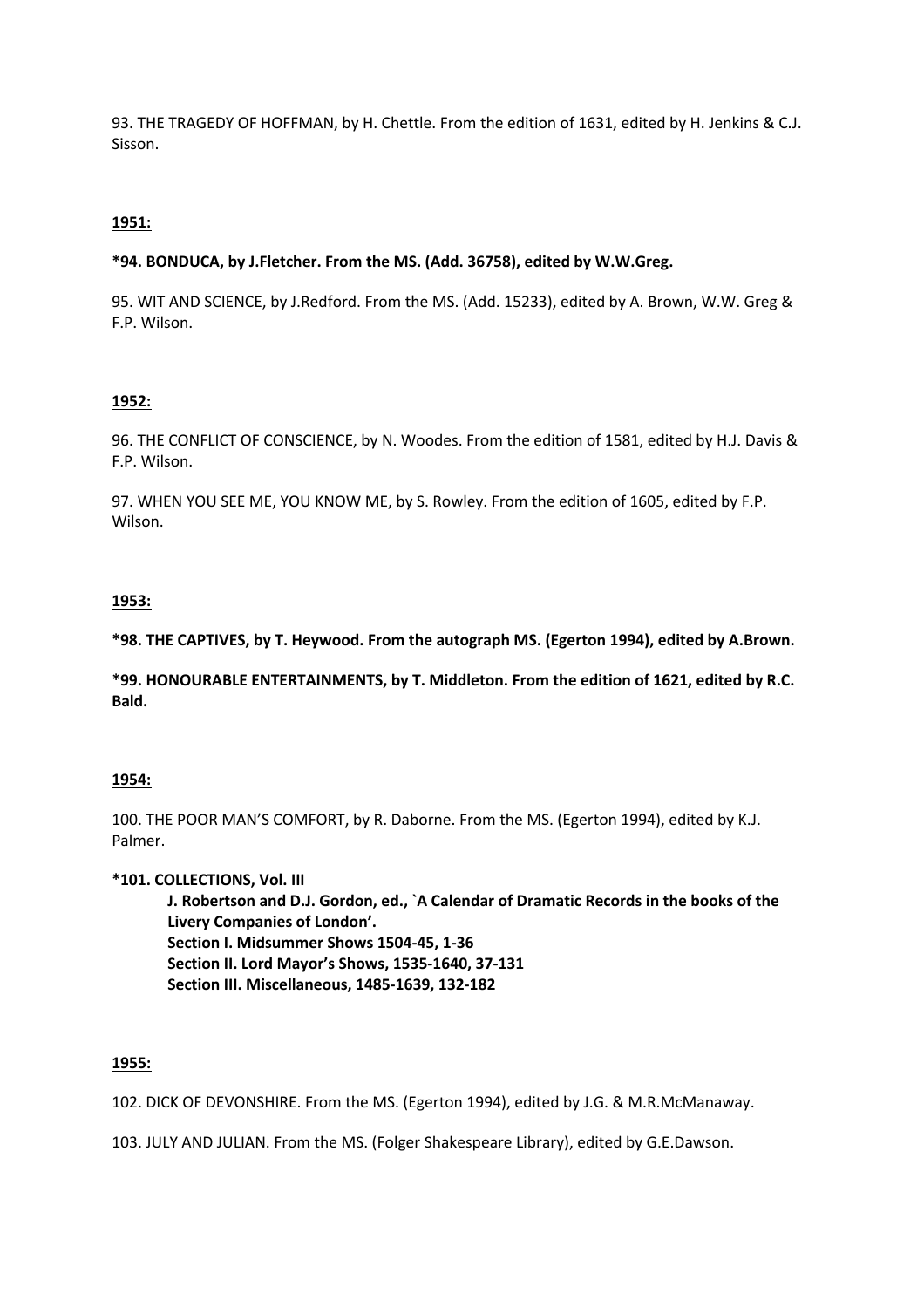104. JACOB AND ESAU. From the edition of 1568, edited by J.W.Crow & F.P.Wilson

## **\*105. COLLECTIONS, Vol. IV**

**F.P. Wilson, `The Malone Society, The First Fifty Years: 1906-56ʹ, 1-16. `Publications of the Malone Society, 1907-56ʹ, 17-25. W.W. Greg, `Fragments from Henslowe's Diary', 27-32. W.W. Greg, ed., `Old Christmas or Good Order, a fragment of a morality printed by W. Rastell in 1533ʹ, 33-9. `The Four Cardinal Virtues, a fragment of a morality printed by W. Middleton between 1541 and 1547ʹ, 41-54. F.P. Wilson, ed., `More Records from the Remembrancia of the City of London', 55-65. `Rules for the Guidance of Editors of the Society's Reprints' 66-9. `Corrigenda' to King Leir, etc., 70.. `Index', 71-75.** 

#### **1957:**

106. THE LIFE AND DEATH OF JACK STRAW. From the edition of 1594, edited by K. Muir & F.P. Wilson

107. DAMON AND PYTHIAS, by R. Edwardes. From the edition of 1571, edited by A. Brown & F.P. Wilson.

## **1958:**

108. THE FATAL MARRIAGE. From the MS. (Egerton 1994), edited by S.B. Younghughes & H. Jenkins.

## **\*109. THE LADY MOTHER, by H. Glapthorne. From the MS. (Egerton 1994), edited by A. Brown. 1959**

#### **\*110. THE TELL-TALE. From the MS. (Dulwich College), edited by R.A. Foakes & J.C. Gibson.**

111. COLLECTIONS, Vol. V, containing:

J. Robertson, ed., `A Calendar of Dramatic Records in the Books of the London Clothworkers' Company', (Addenda to Collections III), 1-16. L. Stone, ed., `Companies of Players entertained by the Earl of Cumberland and Lord Clifford, 1607- 39ʹ, 17-28. R.E. Alton, ed., `The Academic Drama in Oxford: extracts from the Records of four Colleges', 29-95. `Index to Collections V', 97-103.

#### **1960:**

**\*112. THE KNAVE IN GRAIN, by J.D. From the edition of 1640, edited by R.C. Bald & A. Brown.**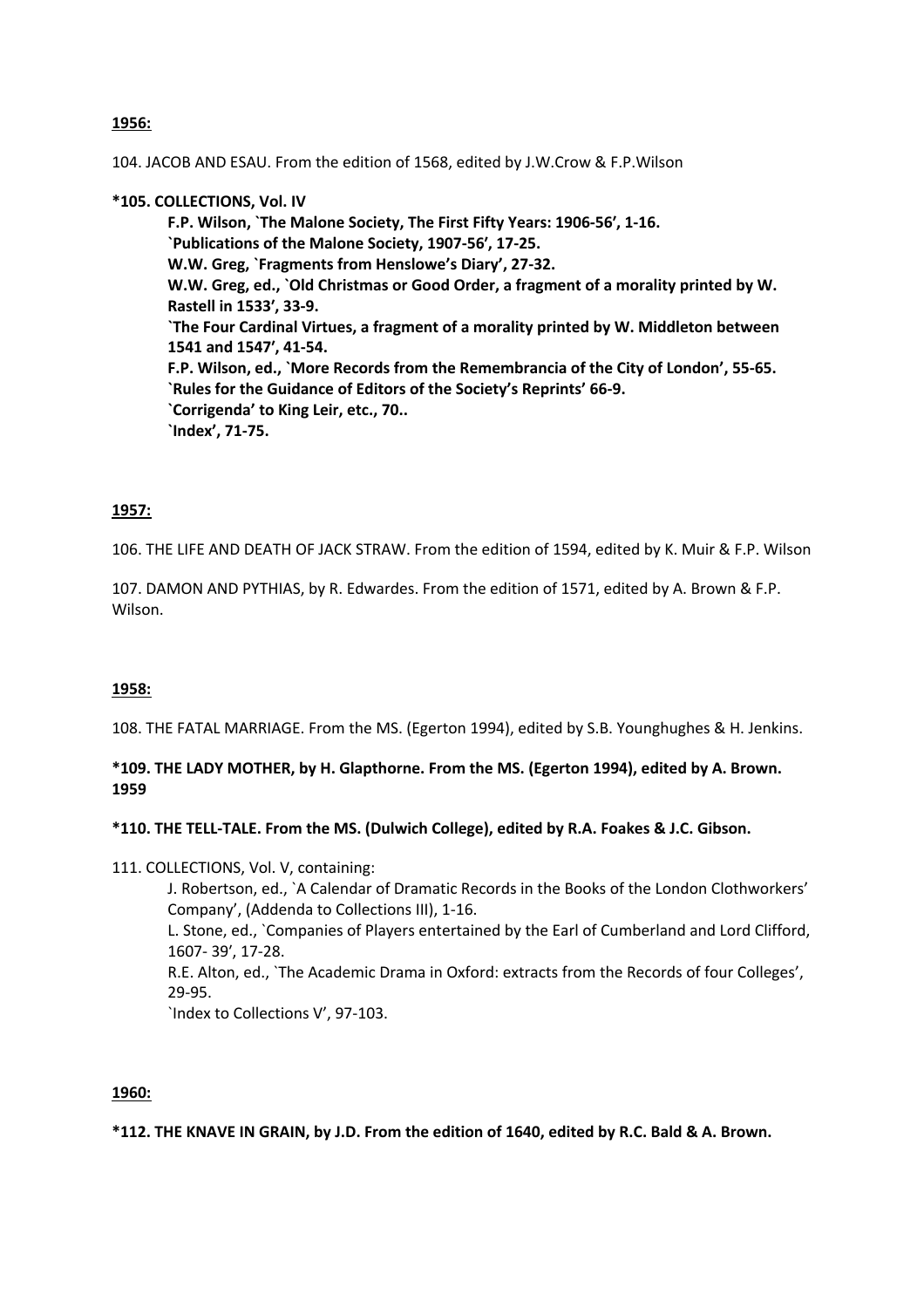113. THE MARRIAGE OF WIT AND SCIENCE. From the undated edition of Thomas Marshe, ?1569, edited by A.Brown, J.W.Crow & F.P.Wilson.

# **1961:**

**\*28A. THE BOOK OF SIR THOMAS MORE. Reprinted by lithography, with a supplement by H. Jenkins.** 

**\*114. THE BLOODY BANQUET, by T.D[rue ?]. From the edition of 1639, edited by S. Schoenbaum & A. Brown.** 

**\*115. COLLECTIONS, Vol. VI, containing:** 

**D. Cook & F.P. Wilson, ed., `Dramatic Records in the Declared Accounts of the Treasurer of the Chamber, 1558-1642ʹ., 1-176 A Supplement to Sir Walter Greg's edition of Sir Thomas More, 177-192** 

## **1962:**

**\*116. THE FAIR MAID OF THE EXCHANGE. From the edition of 1607, edited by P.H. Davison and A. Brown.** 

117. THE INTERLUDE OF VICE (HORESTES) By J. Pickering. From the edition of 1567, Edited by D. Seltzer and A. Brown.

## **1963:**

118. A KNACK TO KNOW A KNAVE. From the edition of 1594, edited by G.R. Proudfoot.

119. THE MISERIES OF ENFORCED MARRIAGE, by G.Wilkins. From the edition of 1607, edited by G.H. Blayney.

## **1964:**

# **\*120. THE DOWNFALL OF ROBERT EARL OF HUNTINGDON, by A. Munday. From the edition of 1601, edited by J.C. Meagher.**

121. THE WISDOM OF DOCTOR DODYPOLL. From the edition of 1600, edited by M.N. Matson.

## **1965:**

**\*122. THE DEATH OF ROBERT EARL OF HUNTINGDON, by A. Munday. From the edition of 1601, edited by J.C. Meagher.**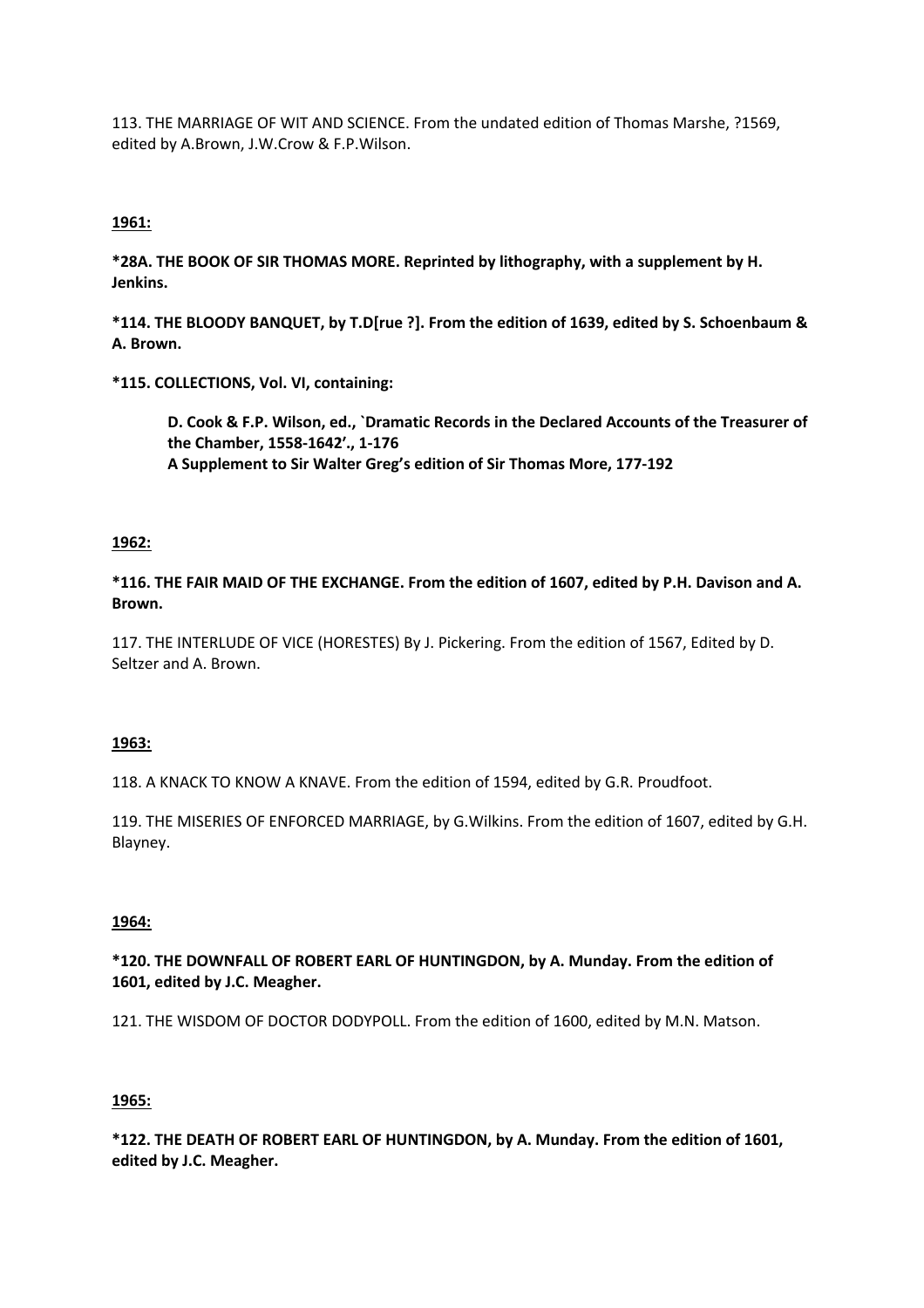# **\*123. COLLECTIONS, Vol. VII G.E. Dawson, ed., `Records of Plays and Players in Kent, 1450-1642ʹ.**

# **1966:**

124. LUSTY JUVENTUS, by R. Wever. From the undated edition of Abraham Vele, ?1565, edited by J.M. Nosworthy.

**\*125. THE MARRIAGE BETWEEN WIT AND WISDOM, by F. Merbury. From the MS. (Add. 26782), edited by T.N.S. Lennam.** 

## **1967:**

126. THE HOGGE HATH LOST HIS PEARL, by R. Tailor. From the edition of 1614, edited by D.F. McKenzie.

**\*127. JOHAN JOHAN THE HUSBAND, by J. Heywood. From the edition of 1533, edited by G.R. Proudfoot.** 

#### **1968:**

128. THE RAGING TURK and THE COURAGEOUS TURK, by T. Goffe. From the editions of 1631 and 1632, edited by D. Carnegie.

#### **1969:**

**\*129. A YORKSHIRE TRAGEDY. From the edition of 1608, edited by S.D. Feldman and G.R. Proudfoot.** 

**\*130. COLLECTIONS, Vol. VIII S.J. Kahrl, ed., `Records of Plays and Players in Lincolnshire, 1300-1585ʹ.** 

## **1970:**

**\*131. CAPTAIN THOMAS STUKELEY. From the edition of 1605, edited by J.C. Levinson.** 

**\*132. THE FAITHFUL FRIENDS. From the MS. (Dyce 10), edited by G.M. Pinciss & G.R. Proudfoot.** 

## **1971:**

**\*133. THE PLAY OF THE WEATHER, by J. Heywood. From the edition of 1533, edited by T.N.S. Lennam.**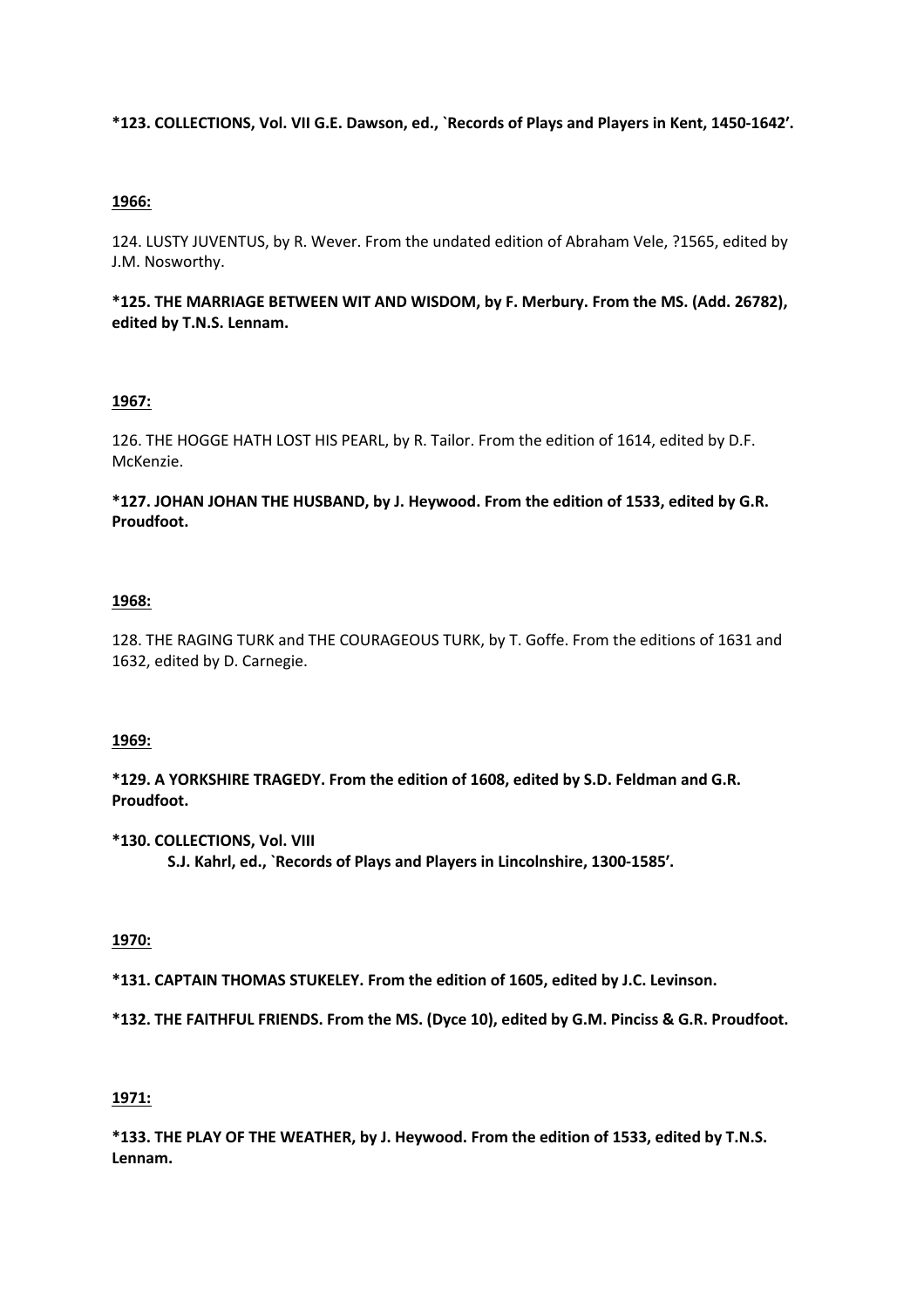## **\*134. COLLECTIONS, Vol. IX**

**A.D. Mills, `A Corpus Christi Play and other Dramatic Activities in Sixteenth-century Sherborne, Dorset', 1-15. J.C. Coldewey, `Playing Companies at Aldeburgh 1566-1635ʹ, 16-23. J.M. Nosworthy, ed., `An Elizabethan Jig from the National Library of Wales', 24-29. J.L. Murphy, ed., `A Seventeenth-century Play from the Essex Record Office', 30-51. G.R. Proudfoot, ed., `Five Dramatic Fragments from the Folger Shakespeare Library and the Henry E. Huntington Library', 52-75.** 

# **1974:**

**\*135. THE WASP. From the MS. (Alnwick Castle 507), edited by J.W.Lever & G.R.Proudfoot.** 

# **1975:**

136. COLLECTIONS, Vol. X F.P. Wilson & R.F. Hill, ed., `Dramatic Records in the Declared Accounts of the Office of Works, 1560-1640ʹ.

# **1976:**

137. THE ESCAPES OF JUPITER, by T. Heywood. From the autograph MS. (Egerton 1994), edited by H.D. Janzen.

# **1977:**

**\*138. A PLAY OF LOVE, by J. Heywood. From the edition of 1534, edited by J.A.B. Somerset.** 

# **1978:**

**\*139. TIMON. From the MS. (Dyce 52), edited by J.C. Bulman, J.M. Nosworthy & G.R. Proudfoot.** 

## **1979:**

140. SIR JOHN VAN OLDEN BARNAVELT, by J. Fletcher and P. Massinger. From the MS. (Add. 18653), edited by T.H. Howard-Hill.

## **1980-1:**

141. COLLECTIONS, Vol. XI, containing: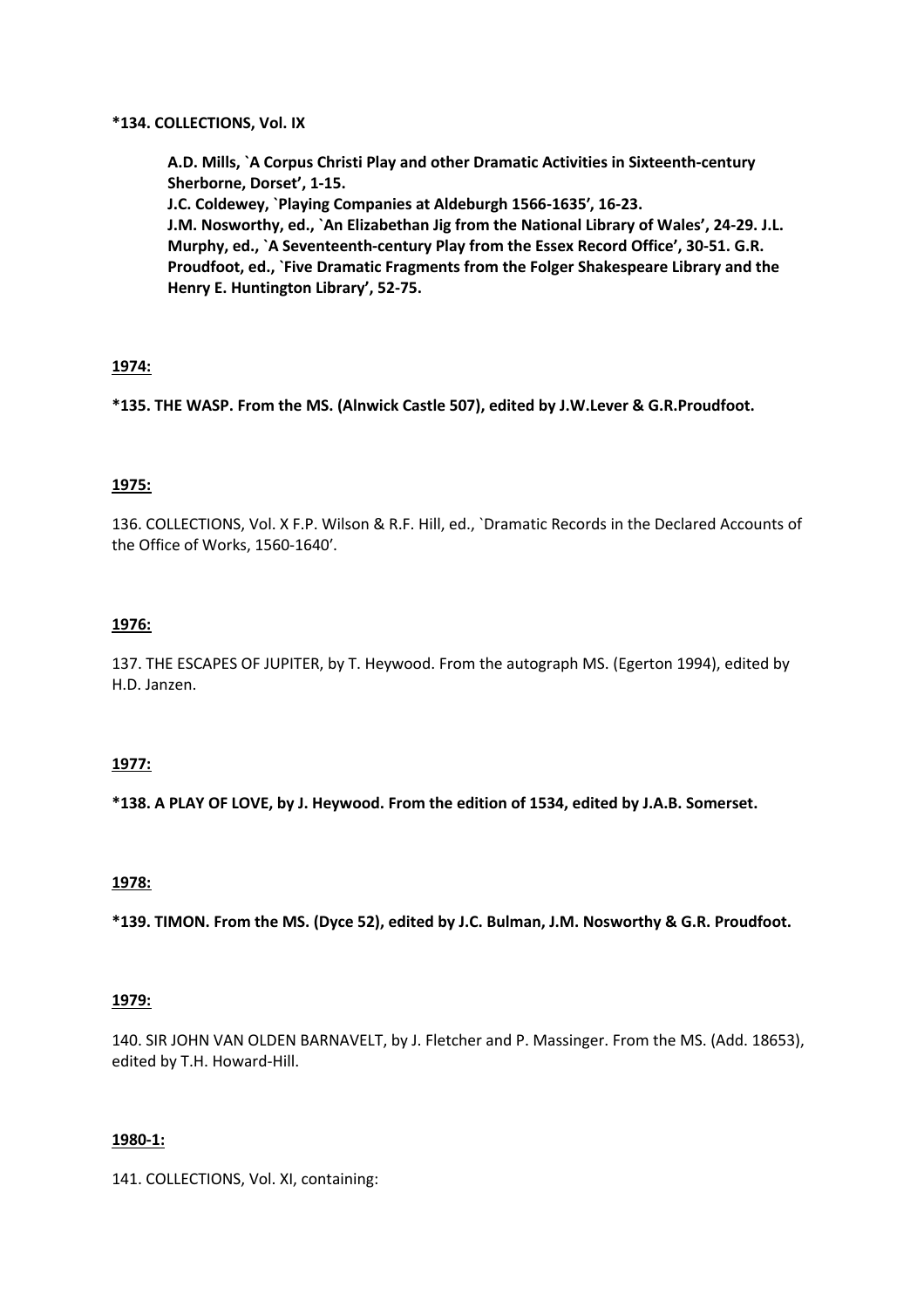D. Galloway & J. Wasson, ed., `Records of Plays and Players in Norfolk and Suffolk, 1330- 1642ʹ.

## **1982:**

**\*142. THE CAPTIVE LADY. From the MS. (Osborn Collection, Beinecke Library, Yale University), edited by A.R. Braunmuller.**

# **1983:**

143. COLLECTIONS, Vol. XII, containing:

T. Orbison, ed., `The Middle Temple Documents relating to George Chapman's The Memorable Masque', 1-30; `The Middle Temple Documents relating to James Shirley's The Triumph of Peace', 31-84. S. Gossett, ed., `Blame not our Author'. From the MS. (Scrittura 35.1) at the Venerable English College, Rome, 85-132.

# **1984:**

**\*144/145. THE PARDONER AND THE FRIAR, by John Heywood. From William Rastell's edition of 1533, edited by G.R. Proudfoot. Together with 145. THE FOUR Ps, by John Heywood. From William Middleton's edition of c.1544, edited by L.M. Clopper.** 

## **1985:**

146. THE FIRST PART OF THE CONTENTION. From the first quarto of 1594, edited by W. Montgomery.

## **1986:**

147. COLLECTIONS, Vol. XIII, containing: W.R. Streitberger, Jacobean and Caroline Revels Accounts, 1603-1642

## **1987:**

148. THE LOST LADY, by Sir William Berkeley. From the Lambarde MS. (Folger Shakespeare Library), edited by D.F. Rowan.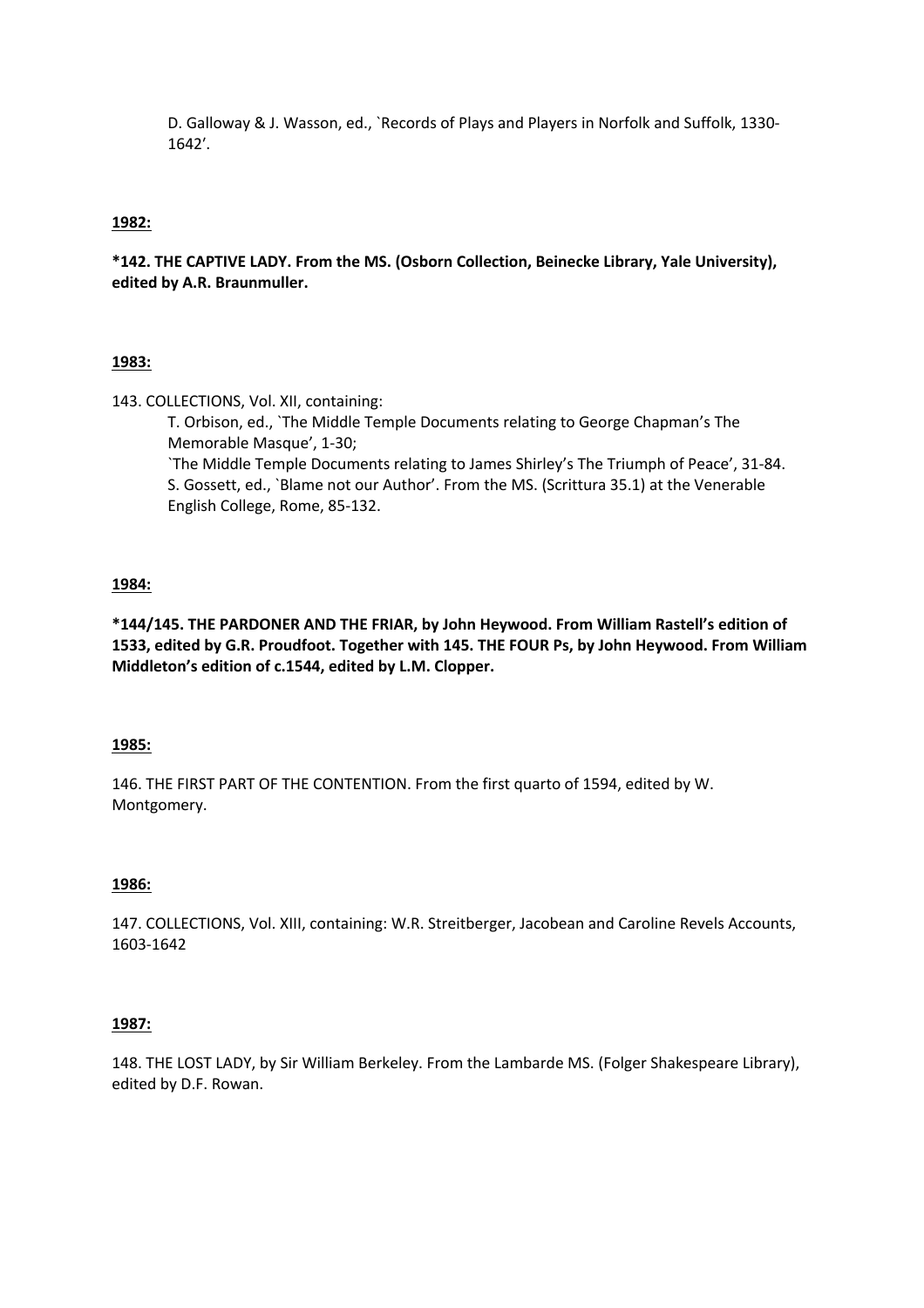149. COLLECTIONS, Vol. XIV, containing:

S. Gossett and T.L. Berger. Jacobean Academic Plays. From MSS. in the Folger Shakespeare Library.

Plays from MSS J.a.1: Boot and Spurr, A Christmas Messse, Heteroclitanomalonomia, Gigantomachia or Worke of Jupiter

Plays from MSS J.a.2: Ruff, Band, and Cuff, Preist and Barbar, Sweetball and his Man, Gowne, Hood, and Capp

# **1989:**

150. THE QUEEN OF CORSICA, by Francis Jaques. From Lansdowne MS. 807, edited by H.D. Janzen.

## **1990:**

**\*28B. THE BOOK OF SIR THOMAS MORE. Second reprinting, with an added prefatory note by J. Pitcher.** 

151. A GAME AT CHESS, by Thomas Middleton. From the holograph in Trinity College, Cambridge, plus the portions in Middleton's hand from the Bridgewater-Huntington MS., edited by T.H. Howard Hill.

# **\*152. THE SECOND PART OF KING HENRY THE FOURTH. The quarto dated 1600, edited by T.L.Berger.**

**1991:**

**\*42A. THE TRAGEDY OF MARIAM. Reprinted with a new supplement to the introduction by M.Straznicky and R.Rowland.** 

**\*153. TWO MORAL INTERLUDES: WITTY AND WITLESS, by John Heywood, from Harley MS. 367; and LIKE WILL TO LIKE, by Ulpian Fulwell, from the quarto of 1568. Edited by P.Happé.** 

**1992:**

**\*154. TOM A LINCOLN, from BL MS. Add. 61745. Edited by G.R.Proudfoot.** 

**1993:**

**\*155. COLLECTIONS Vol. XV, containing:** 

**N. Bawcutt. Ralph Crane's Transcript of A Game at Chess, Bodleian MS Malone 25. 1-93. Selected Pages from British Library MSS at Lansdowne 690, 97- 111.**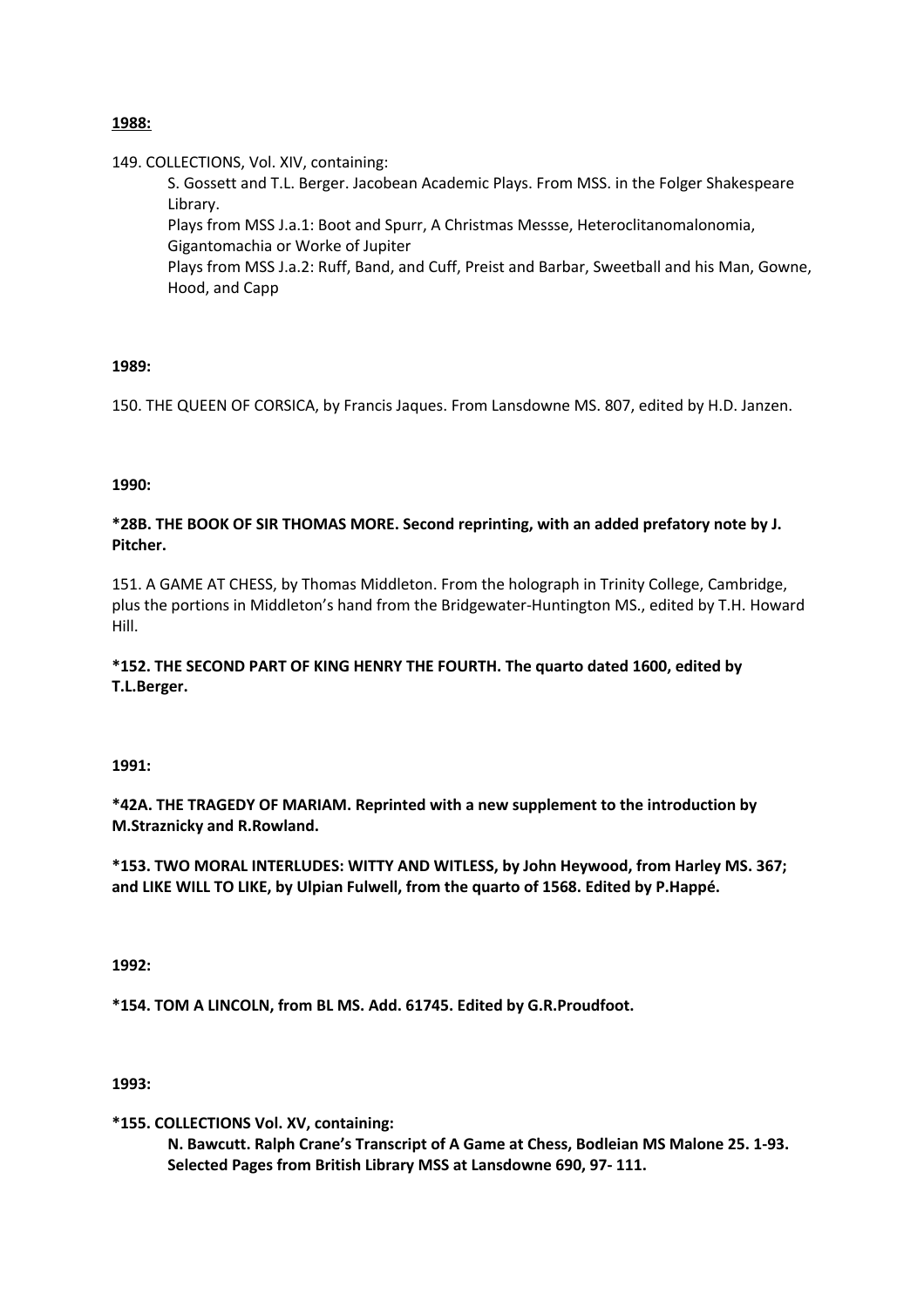**D. Carnegie, The Part of `Poore', 112- 169. J. R. Elliott, Jr. Musical and Dramatic Documents from the Middle Temple, 172-194. C.E. McGee, Fireworks for Queen Elizabeth, 199-205** 

## **1994:**

156. HYMEN'S TRIUMPH, by Samuel Daniel, from Edinburgh University Library MS. De.3.69, edited by J. Pitcher.

## **1995:**

**\*157. A MIDSUMMER NIGHT'S DREAM. The quarto of 1600, edited by T.L. Berger.** 

# **1996:**

**\*158. DRAMATIC WORKS by WILLIAM CAVENDISH, from the Portland literary collection, Hallward Library, University of Nottingham, edited by L. Hulse.** 

# **1997:**

**\*159. THE SHEPHERDS' PARADISE, by Walter Montagu, from the Tixall manuscript, Folger Vb 203, edited by Sarah Poynting.** 

## **1998:**

**\*160. THE TAMING OF A SHREW, from the unique copy of the 1594 printing in the Huntington Library, prepared by Stephen Roy Miller.** 

**\*161. GALLATHEA, by John Lyly, from the British Library copy of the 1992 quarto, C.34.d.10, prepared by Leah Scragg.** 

## **1999:**

**\*162. THE COUNTRY CAPTAIN, by William Cavendish, Earl of Newcastle, from British Library Harl. MS 7650, edited by Anthony Johnson.** 

# **2000:**

**\*163. ROMEO AND JULIET 1597, the first Quarto, ed. Jill L. Levenson and Barry Gaines.**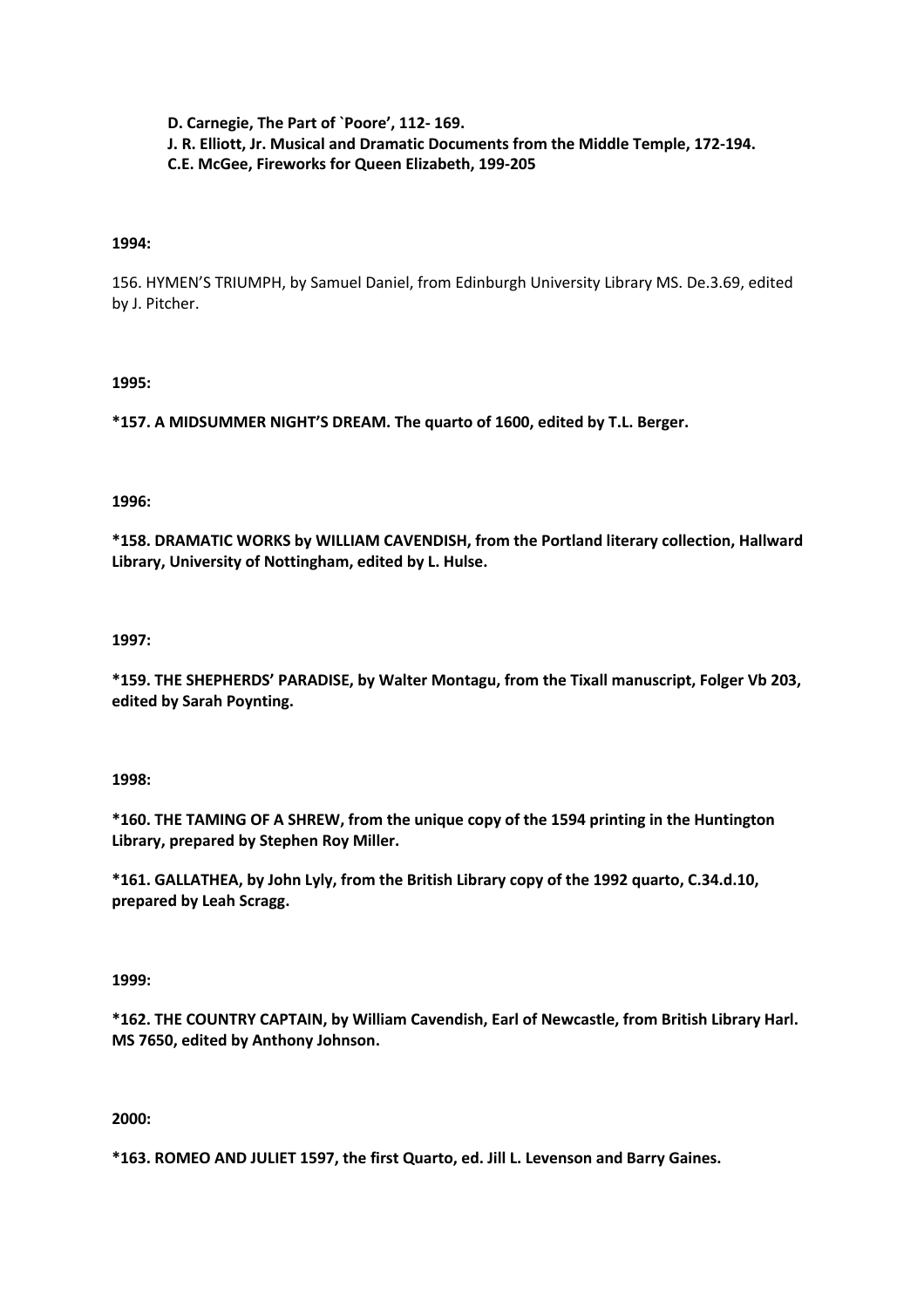**\*164. THE WISEST HAVE THEIR FOOLS ABOUT THEM prepared by Elizabeth Baldwin from the unique MS DCR/27/8 Play in the Cheshire and Chester Archives.**

#### **2002:**

**\*165. SAPHO AND PHAO, by John Lyly, from the Huntington Library copy of the first edition of 1584, prepared by Leah Scragg.**

#### **2003:**

**\*166. TITUS ANDRONICUS, from the unique copy of the first quarto of 1594 in the Shakespeare Folger Library, Washington, DC, prepared by Thomas L. Berger.** 

**\*167. HENGIST, KING OF KENT, OR THE MAYOR OF QUEENBOROUGH, by Thomas Middleton, from the Portland Manuscript in the University of Nottingham's Hallward Library, prepared by Grace Ioppolo.** 

#### **2004:**

**\*168. COMMON CONDITIONS, from the unique copy of the first quarto belonging to the Elizabethan Club at Yale University, prepared by Roberta Barker.** 

**2005:**

**\*169. THE TWO NOBLE KINSMEN, 1634, from the University of Illinois Library, Urbana-Champaign copy, prepared by G.R. Proudfoot and Eric Rasmussen.** 

#### **2006:**

**\*170. GUY OF WARWICK, 1661, from Worcester College, Oxford (Plays 4.64), prepared by Helen Moore.** 

**\*171. FAMOUS VICTORIES OF HENRY THE FIFTH, 1598, from the Huntington Library (12846), prepared by Chiaki Hanabusa.** 

## **2007:**

**\*172. THE WOMAN'S PRIZE, by John Fletcher, from the unique manuscript at the Folger Shakespeare Library, Washington D.C., MS J.b.3, prepared by Meg Powers Livingston.**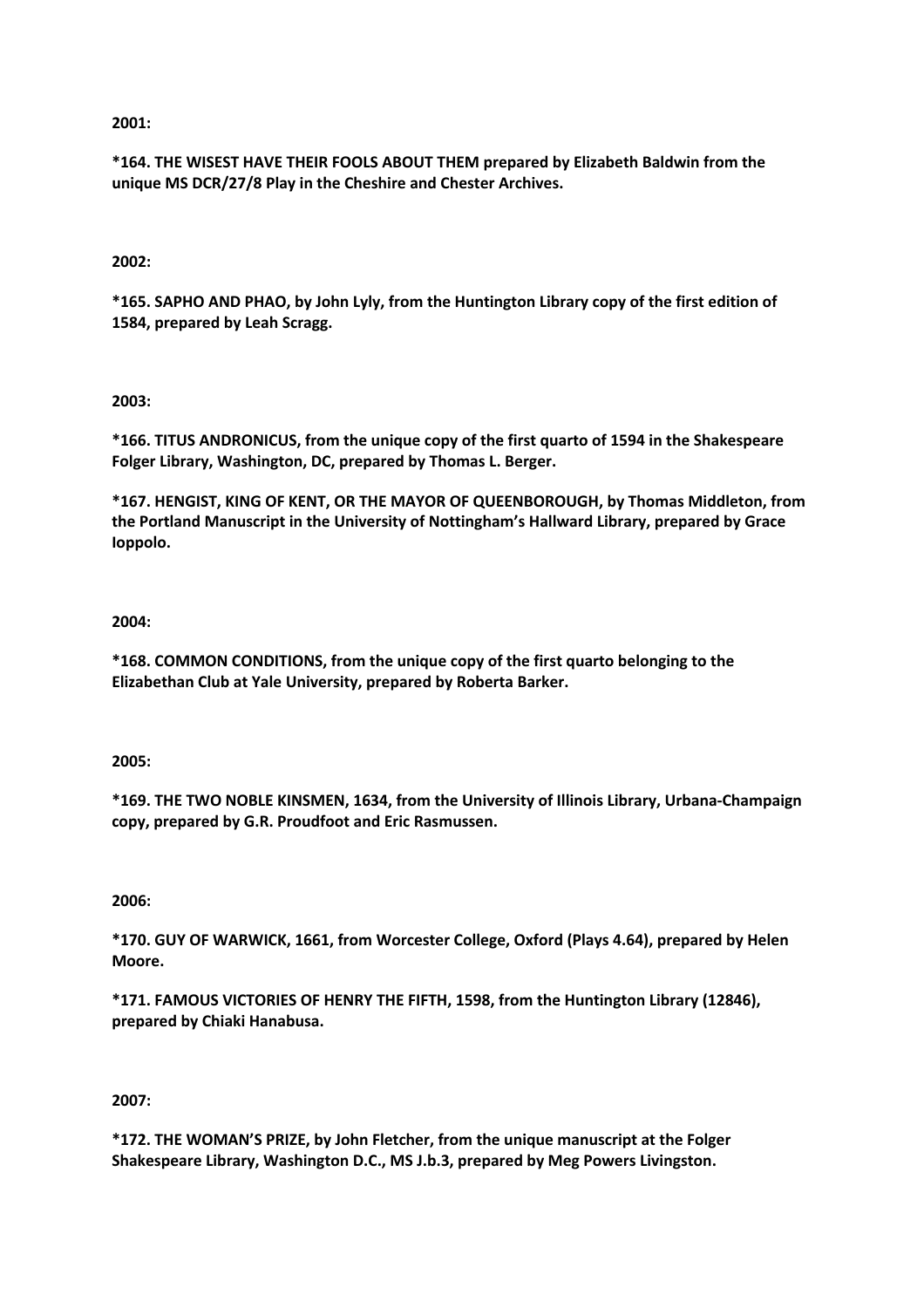**\*173. THE TRIAL OF TREASURE, 1567 from the Harry Ransom Library, Austin, Texas (Pforz 524), prepared by Peter Happé.** 

**\*174. THE EMPEROR'S FAVOURITE, from Arbury MS A414 (Warwickshire County Record Office), prepared by Siobhan Keenan**

## **\*175. COLLECTIONS XVI, containing:**

**E. Giddens. The Captives: Three Fragments of an Early Seventeenth-Century Theatrical adaptation of Plautus' Captivi, New College Archives 14999. 1-43 D. Salkeld, Theatrical Refences from Bridewell Minute Books, 46-64 N. Akkerman, References to Luminalia From the Correspondence of Sir Thomas Roe and Elizabeth Stuart, 66-77.** 

#### **2012:**

**\*176. THE HONEST MAN'S FORTUNE, by John Fletcher, Nathan Field and Philip Massinger. The revised text of 1625, from a manuscript in the hand of Edward Knight, book-keeper of the King's Men, prepared by Grace Ioppolo.** 

**\*177. THE HUMOROUS MAGISTRATE (ARBURY MS).**

**\*178. THE HUMOROUS MAGISTRATE (OSBORNE MS).**

**\*179. THE TIDE TARRIETH NO MAN, edited by Peter Happé.** 

#### **2013:**

180. TWO LAMENTABLE TRAGEDIES, Robert Yarington, edited by Chiaki Hanabusa.

## **2014:**

181 SOLIMAN AND PERSEDA, by Thomas Kyd, edited by Lukas Erne.

## **2015:**

182 Collections XVII, containing:

1. 'Accounts and Inventories of the Revels Office, 1541–1546' – edited by Eleanor Lowe, Martin Wiggins, and Janette Dillon

2. Edward Herbert, The Amazon – edited by Cristina Malcolmson, Matteo Pangallo and Eugene Hill

3. Rachel Fane, 'Entertainments and Poems' – edited by Marion O'Connor